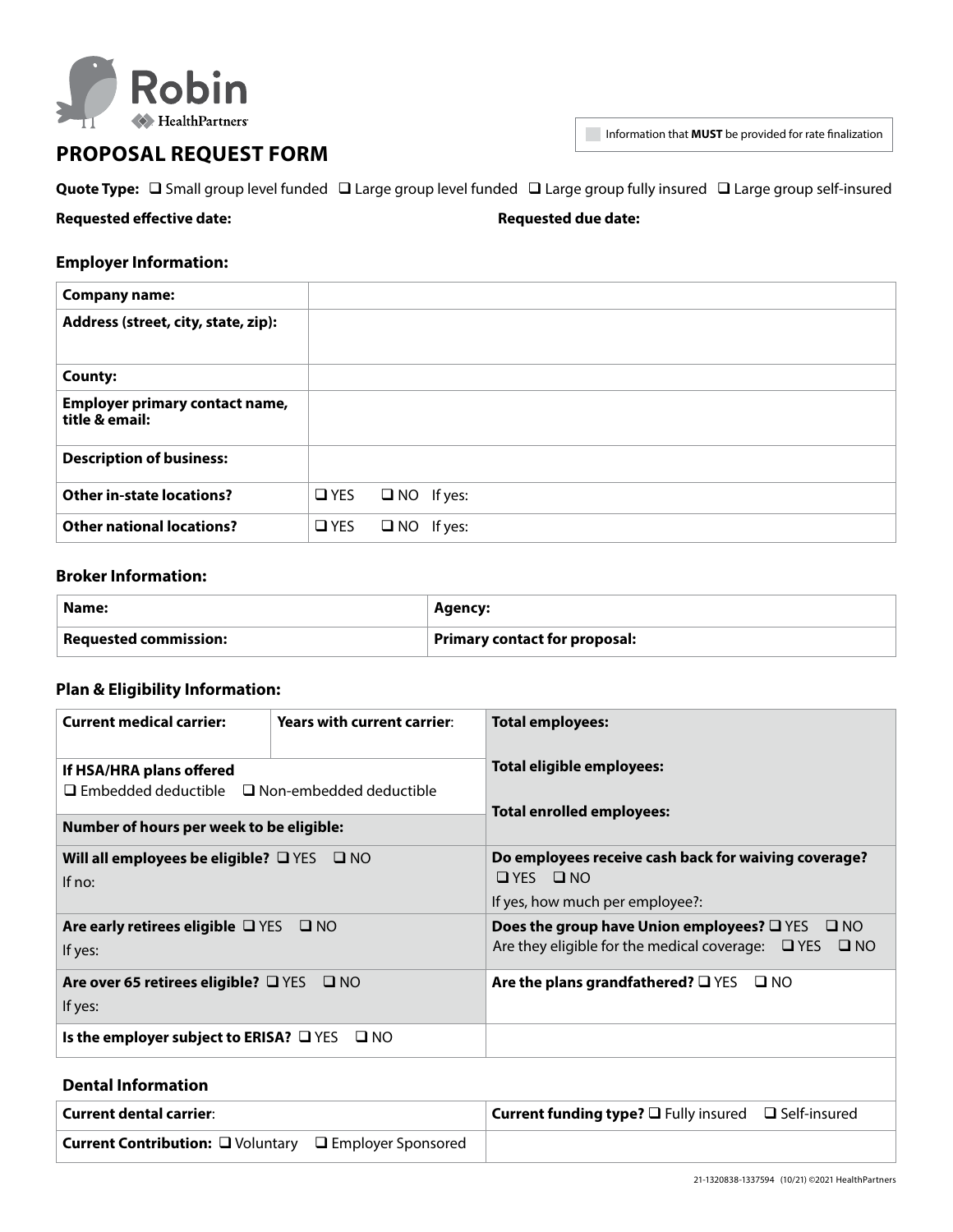

### **Employee and employer contribution**

Please complete with monthly contributions for each plan (\$ or %). OR attach a contribution page with the proposal request.

|                                                                                                         | <b>EMPLOYER</b><br>contribution | <b>EMPLOYEE</b><br>contribution | Annual<br><b>EMPLOYER</b>  | Annual<br><b>EMPLOYER</b>  | <b>EMPLOYEE</b><br>contribution | <b>EMPLOYEE</b><br>contribution | Annual<br><b>EMPLOYER</b>  | Annual<br><b>EMPLOYER</b>  |
|---------------------------------------------------------------------------------------------------------|---------------------------------|---------------------------------|----------------------------|----------------------------|---------------------------------|---------------------------------|----------------------------|----------------------------|
|                                                                                                         | $$$ or $%$                      | \$ or %                         | <b>HRA</b><br>Contribution | <b>HSA</b><br>Contribution | $$$ or $%$                      | $$$ or $%$                      | <b>HRA</b><br>Contribution | <b>HSA</b><br>Contribution |
|                                                                                                         |                                 | Plan 1                          |                            |                            | Plan <sub>2</sub>               |                                 |                            |                            |
| Enter plan name:                                                                                        |                                 |                                 |                            |                            |                                 |                                 |                            |                            |
| Employee (EE)                                                                                           |                                 |                                 |                            |                            |                                 |                                 |                            |                            |
| $EE + Sp$ or $EE + 1$                                                                                   |                                 |                                 |                            |                            |                                 |                                 |                            |                            |
| $EE + Child(ren)$                                                                                       |                                 |                                 |                            |                            |                                 |                                 |                            |                            |
| $EE + Family$                                                                                           |                                 |                                 |                            |                            |                                 |                                 |                            |                            |
|                                                                                                         |                                 |                                 |                            |                            |                                 |                                 |                            |                            |
|                                                                                                         |                                 | Plan <sub>3</sub>               |                            |                            | Plan 4                          |                                 |                            |                            |
| Enter plan name:                                                                                        |                                 |                                 |                            |                            |                                 |                                 |                            |                            |
| Employee (EE)                                                                                           |                                 |                                 |                            |                            |                                 |                                 |                            |                            |
| $EE + Sp$ or $EE + 1$                                                                                   |                                 |                                 |                            |                            |                                 |                                 |                            |                            |
| $EE + Child(ren)$                                                                                       |                                 |                                 |                            |                            |                                 |                                 |                            |                            |
| $EE + Family$                                                                                           |                                 |                                 |                            |                            |                                 |                                 |                            |                            |
| If contributions differ between employee classes or bargaining units, please explain or attach details: |                                 |                                 |                            |                            |                                 |                                 |                            |                            |
|                                                                                                         |                                 |                                 |                            |                            |                                 |                                 |                            |                            |

### **Funding and rate tiers:**

| <b>Current funding type</b>                                                                                                   |  | □ Fully insured □ Self-funded □ Level Funded □ 105 fund/partial self-funding                                                   |
|-------------------------------------------------------------------------------------------------------------------------------|--|--------------------------------------------------------------------------------------------------------------------------------|
|                                                                                                                               |  | <b>Requested funding type</b> $\Box$ Fully insured $\Box$ Self-funded $\Box$ Level Funded $\Box$ 105 fund/partial self-funding |
| <b>Requested rate tiers:</b> $\square$ 2-tier $\square$ 3-tier $\square$ 4-tier (2-tier not available for Level Funded quote) |  |                                                                                                                                |

### **For self-funded quote:**

|                                         | Current                      | <b>Requested</b>     |
|-----------------------------------------|------------------------------|----------------------|
| <b>Specific deductible</b>              |                              |                      |
| Contract type (12/15, 15/12, paid)      |                              |                      |
| Aggregate coverage                      | $\Box$ YES $\Box$ NO         | $\Box$ YES $\Box$ NO |
| <b>Aggregate corridor</b>               |                              |                      |
| <b>Aggregating specific deductible?</b> | $\Box$ YES $\Box$ NO If yes: |                      |
| <b>Any current lasers?</b>              | $\Box$ YES $\Box$ NO If yes: |                      |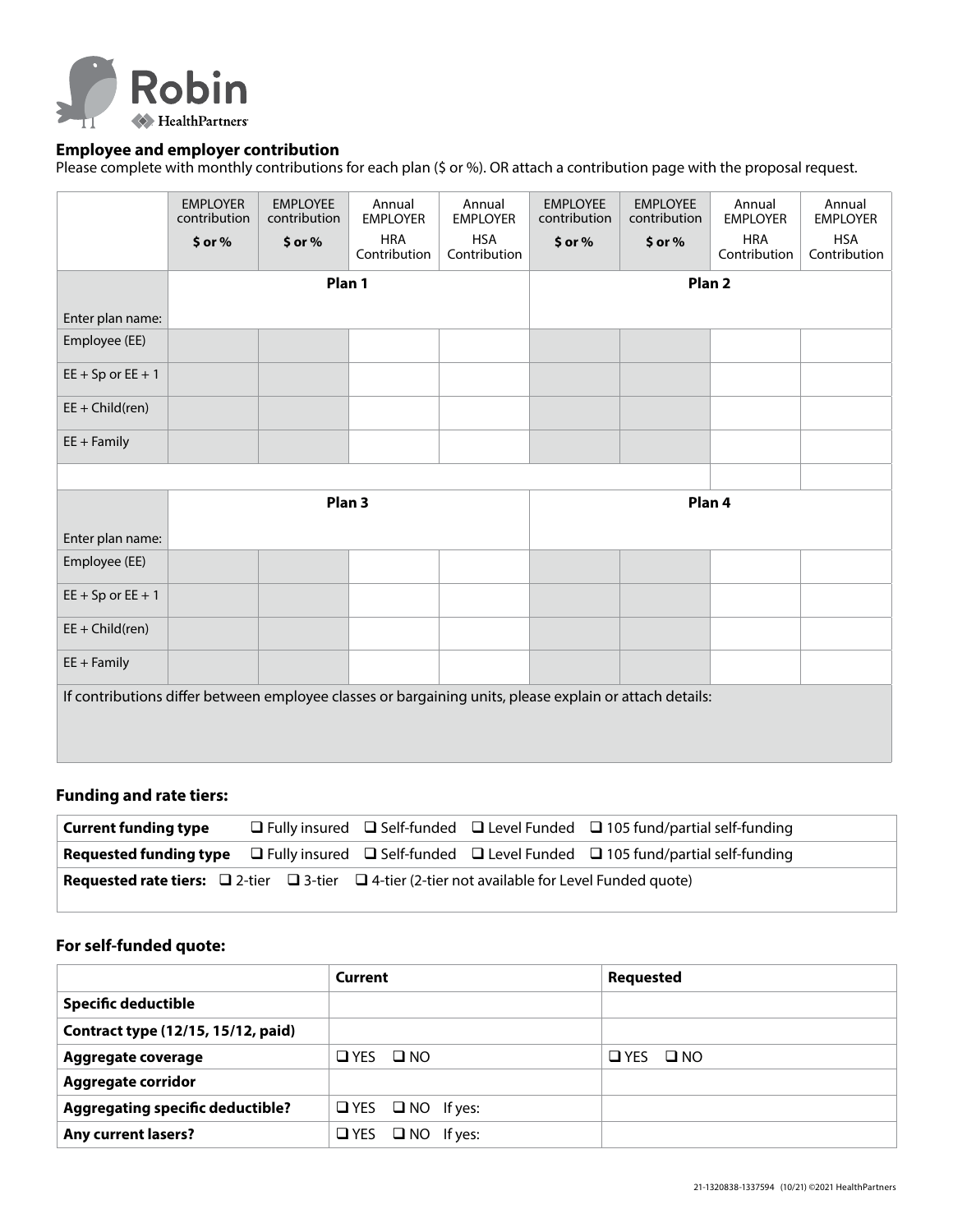

#### **For level funded quotes:**

|                                                                          | Current              | Requested     |
|--------------------------------------------------------------------------|----------------------|---------------|
| Specific deductible                                                      |                      | \$30,000      |
| Contract type (12/18, 15/12, paid)                                       |                      | 12/18         |
| Aggregate coverage                                                       | $\Box$ YES $\Box$ NO | 110% corridor |
| Requested plan design and network:<br>(see SI EZ plan guide for details) |                      |               |

#### **Complete the wage and tax and COBRA sections below ONLY for small group level funded or health history groups**

#### **Employees and owners not accounted for on quarterly wage and detail report**

Please use this space to account for employees and owners **NOT** included on the State Employer's Quarterly Wage and Detail report. Additional documentation may be required regarding owners.

| Employee/owner name | Social security number* | Hire date | Termination date | # Of hours worked |
|---------------------|-------------------------|-----------|------------------|-------------------|
|                     |                         |           |                  |                   |
|                     |                         |           |                  |                   |
|                     |                         |           |                  |                   |
|                     |                         |           |                  |                   |
|                     |                         |           |                  |                   |

#### **Former employees enrolled with COBRA coverage**

Please use this space to account for former employees covered by COBRA continuation. Indicate either the notification date if the individual is currently under COBRA or the cancellation date if an individual's COBRA coverage is terminating.

| Former employee name | Social security number * | Notification date | Cobra termination date |
|----------------------|--------------------------|-------------------|------------------------|
|                      |                          |                   |                        |
|                      |                          |                   |                        |
|                      |                          |                   |                        |
|                      |                          |                   |                        |

*\*Employee's social security number is used for IRS tax reporting regarding the health plan. It does not have any impact on the application or enrollment.*

#### **Additional information:**